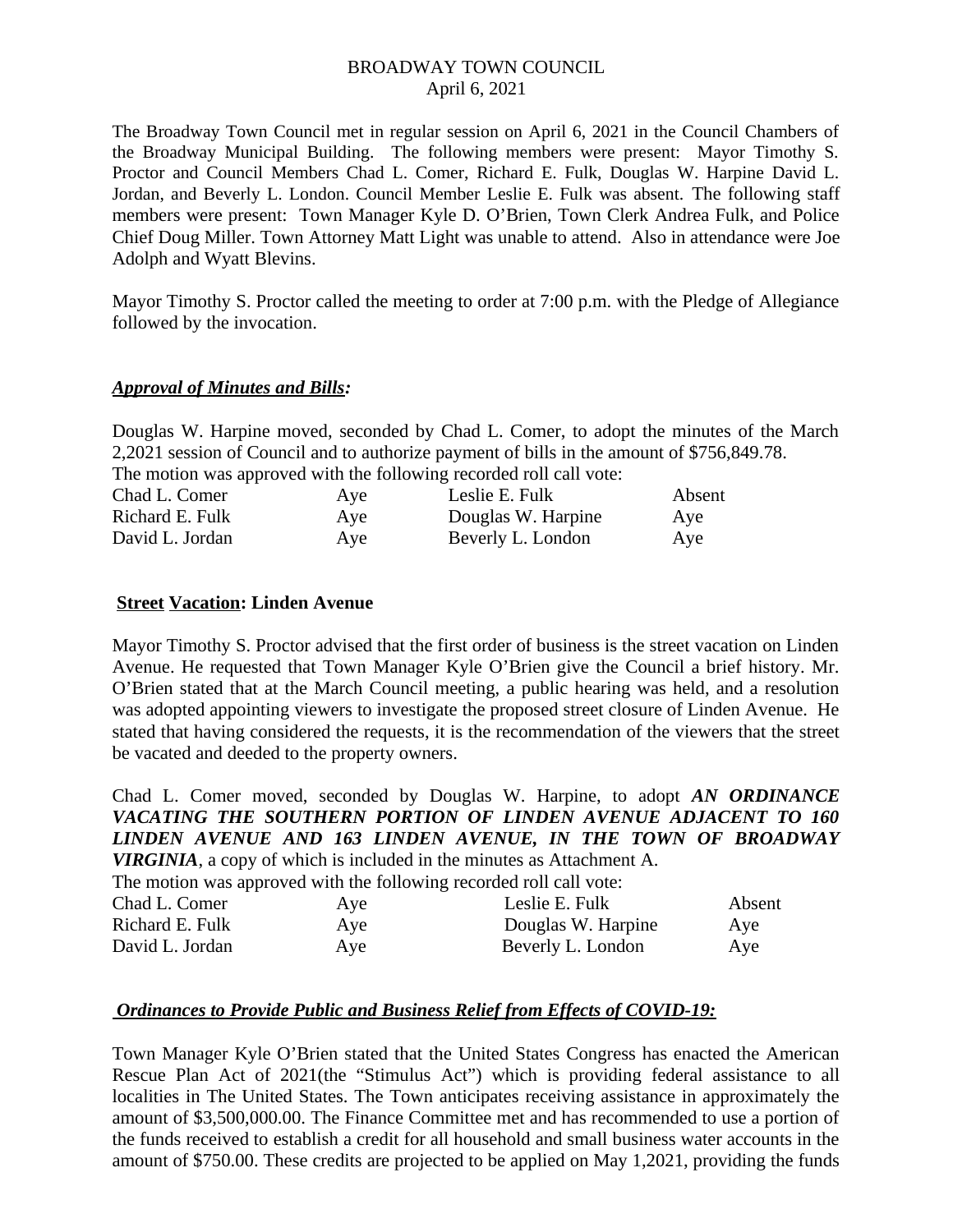have been received by then.

| Richard E. Fulk moved, seconded by Beverly L. London, to adopt AN ORDINANCE TO                                 |  |  |  |
|----------------------------------------------------------------------------------------------------------------|--|--|--|
| PROVIDE RELIEF FROM THE CONTINUING ECONOMIC EFFECTS OF THE NOVEL                                               |  |  |  |
| <b>CORONAVIRUS BY PROVIDING A CREDIT AGAINST THE TOWN'S WATER, SEWER,</b>                                      |  |  |  |
| AND TRASH COLLECTION FEES, AND APPROPRIATING \$1,250,250.00. , a copy of                                       |  |  |  |
| which is included in the minutes as Attachment B.                                                              |  |  |  |
| The motion was approved with the following recorded roll call vote:                                            |  |  |  |
| $\alpha$ is $\alpha$ is a set of $\alpha$ is the set of $\alpha$ is the set of $\alpha$ is the set of $\alpha$ |  |  |  |

| Ave | Leslie E. Fulk     | Absent |
|-----|--------------------|--------|
| Aye | Douglas W. Harpine | Aye    |
| Ave | Beverly L. London  | Aye    |
| Ave |                    |        |
|     |                    |        |

Mr. O'Brien advised that the Town Council also recognizes the impact that COVID-19 has had on the local small business economy. The Finance Committee has recommended to use a portion of the funds to aid small businesses within the Town in the form of Coronavirus Relief Grants. Each business will have to meet certain eligibility requirements to receive a grant of \$10,000.00, Those businesses that are unable to meet the requirements may be eligible for a \$500.00 grant. Pursuant to Virginia Code 2.2-3115(H) Council members Chad L. Comer and Douglas W. Harpine both read and signed disclosure statements as they both have eligible businesses within the town.

Richard E. Fulk moved, seconded by David L. Jordan to adopt **AN ORDINANCE TO PROVIDE FOR PUBLIC RELIEF FROM THE CONTINUING ECONOMIC EFFECTS OF THE NOVEL CORONAVIRUS BY ESTABLISHING A SMALL BUSINESS GRANT PROGRAM, AND APPROPRIATING \$480,000.00,** a copy of which is included in the minutes as Attachment C. The motion was approved with the following recorded roll call vote:

| Chad L. Comer          | Abstain | Leslie E. Fulk     | Absent  |
|------------------------|---------|--------------------|---------|
| Richard E. Fulk        | Aye     | Douglas W. Harpine | Abstain |
| David L. Jordan        | Aye     | Beverly L. London  | Ave     |
| <b>Timothy Proctor</b> | Aye     |                    |         |
|                        |         |                    |         |

#### *Old Business:*

Mr. O'Brien reported on the following items:

- **Street projects and repairs:** The Third Street project will begin as soon as the weather permits.
- **Heritage Park lights:** The light poles and fixtures have been purchased and will have a colonial look to match what is currently there. Most of the electrical is already in place but any additional that is needed is being installed now.

Mr. O'Brien also stated that there will be a significant amount of money left over from the Stimulus Act and those funds can go to the areas of need such as:

- Infrastructure projects
- Park and Pool
- Police Department and Public Works Department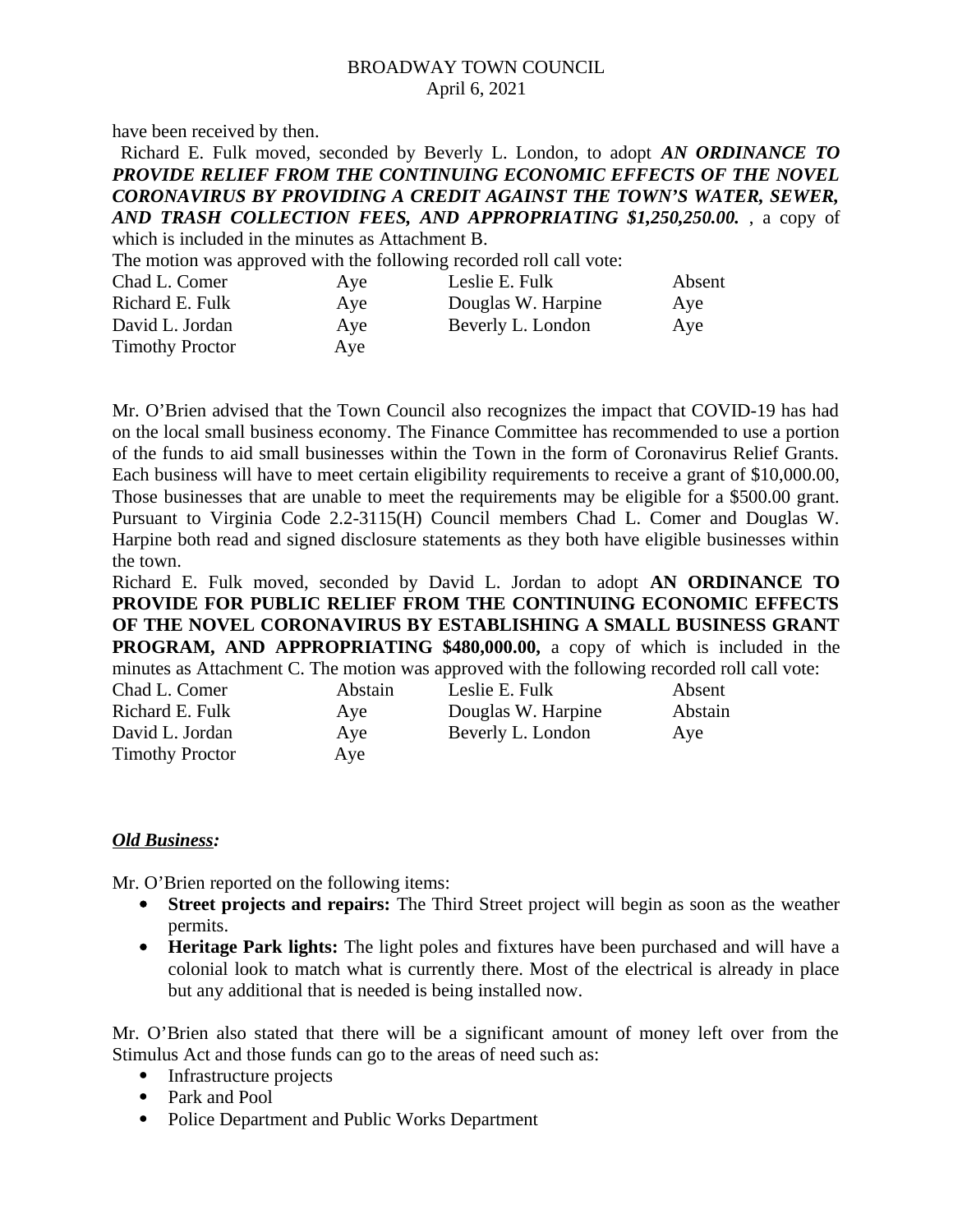## *Committee Reports:*

## *Parks & Recreation Committee:*

Chairman Douglas W. Harpine stated he has been informed that it will be a better use of funds to make additions to and remodel the pool house instead of tearing it down and rebuilding. Mr. Harpine noted he has also put in a request for funds to address issues at the ball fields such as steps, concrete pads, bleachers, an A frame roof to provide additional storage. After these areas are completed, the community park improvements will be complete.

#### *Finance Committee:*

 Chairman Richard Fulk advised there will be a committee meeting towards the end of April, and by then there may be more information about when the stimulus funds will be available. This additional information will aid the Finance Committee in making additional recommendations for the funding, as well as budget planning for Fiscal Year 2022.

#### *Personnel/Police Committee:*

Mr. Kyle O'Brien and Chief Doug Miller both stated there was nothing to report. Mayor Proctor wanted to address Chief Miller and make him aware that one of his officers had impressed him by stopping and getting trash out of the middle of the road. The officer was not aware Mayor Proctor was there, so he sees this as a normal occurrence and is very pleased with the extra care the officer took for the town. A copy of the police report for the month of March is included in the minutes as Attachment D.

#### *Streets & Properties Committee:*

No report.

#### *Utilities Committee:*

Chairman Beverly L. London stated that a Water Plant truck and upgrades to the Third Street water line are scheduled to be completed. A copy of the water production report for the month of March is included in the minutes as Attachment E.

#### *BHP:*

Council representative Chad Comer stated that there were around 500 children that came to the Easter Event at the high school. He wanted to thank Melanie Harpine and her friends for all the hard work they put into this event. After the event they donated some of the baskets to a local daycare and school.

#### *Planning Commission Report***:**

Councilman David L Jordan stated they have a zoom meeting scheduled for Monday April 12,2021.

#### *New Business:*

There is no new business.

## *Public Comment:*

Wyatt Blevins addressed the Council by stating he did not have any comment on Town related issues. His goal is to let everyone know that Glenn Younkin is running for Governor of Virginia, and he will be happy to answer any questions and will leave material on this candidate.